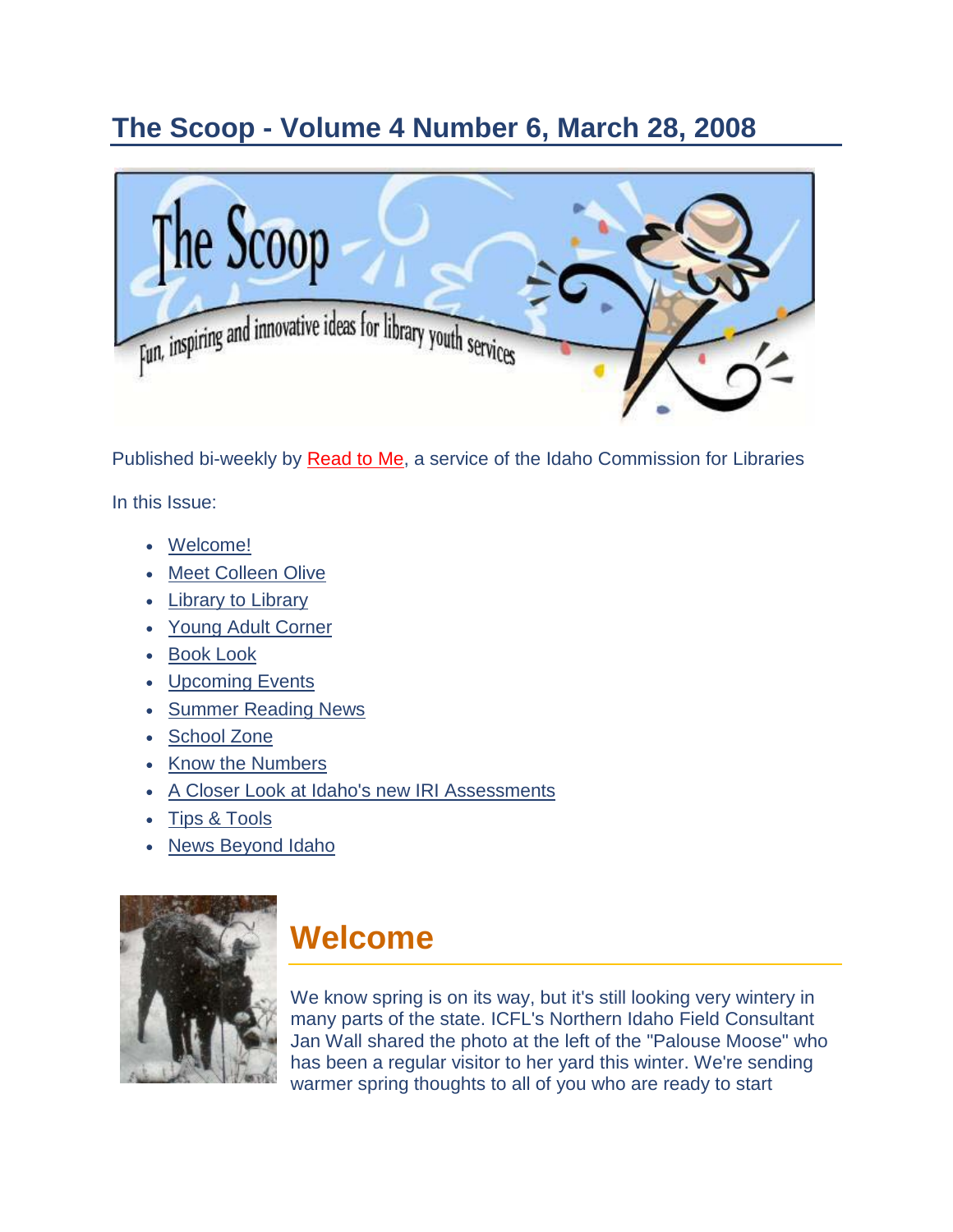<span id="page-1-0"></span>gardening and welcoming back those school librarians who were able to take some time off for Spring Break.

It's official. Governor Otter signed the Commission's appropriation bill on March 14, 2008. That bill included state funding for the Read to Me program and allows us to encourage public libraries to apply for \$5,000 mini-grants. The grant applications are due May 1, 2008 so take a look at the [application requirements](http://164.165.30.103/icfl/files/default/mini-grant-requirements08.doc) and [application forms](http://164.165.30.103/icfl/files/default/mini-grant-ap.doc) today. Peggy McClendon and Stephanie Bailey-White are available to review drafts, talk about possible uses of grant funds, and meet in person with anyone who wants to talk more about the grant. Contact either of us soon!



## **Meet Colleen Olive**

Colleen Olive is the District Librarian / Middle School Librarian in Kamiah. She's been in the library field for nine years, the past two as the district librarian. The school district has three libraries on campus, serving 600 students in grades k-12

Colleen tackles all of the "regular" school library duties and also serves as the student council advisor. She said that as a child she LOVED the library. "I feel the library is the heart of the school, and I consider it a privilege to work in one."

Colleen recently took part in the 2008 "Teens and Technology" course offered through the Commission for Libraries. She said she really got a lot out of the online course and in the two face-to-face meetings held in Boise. "I am working on developing a book review blog for students and teachers, and hope to involve neighboring schools. Thanks to what I have learned in the Teens and Technology class, I now know how to do this!"

When asked about her biggest success and challenges, Colleen said finding more books for guys has been a challenge and now a success. "The past two years I have

worked on improving our collection for boys. I have watched this population struggle when it comes to finding books that they really love. I put together a 'grab and go' section targeted for boys. It has really been successful. Even my reluctant readers are coming around!" Colleen says the biggest challenge is their dwindling budget and the rising cost of materials.

Her favorite part of her job is helping students develop a love for reading.

Colleen said it's hard to pick just one book or author, but she loves all of Ann Rinaldi's books. "They are always impeccably researched and seem to touch young readers at their level,"

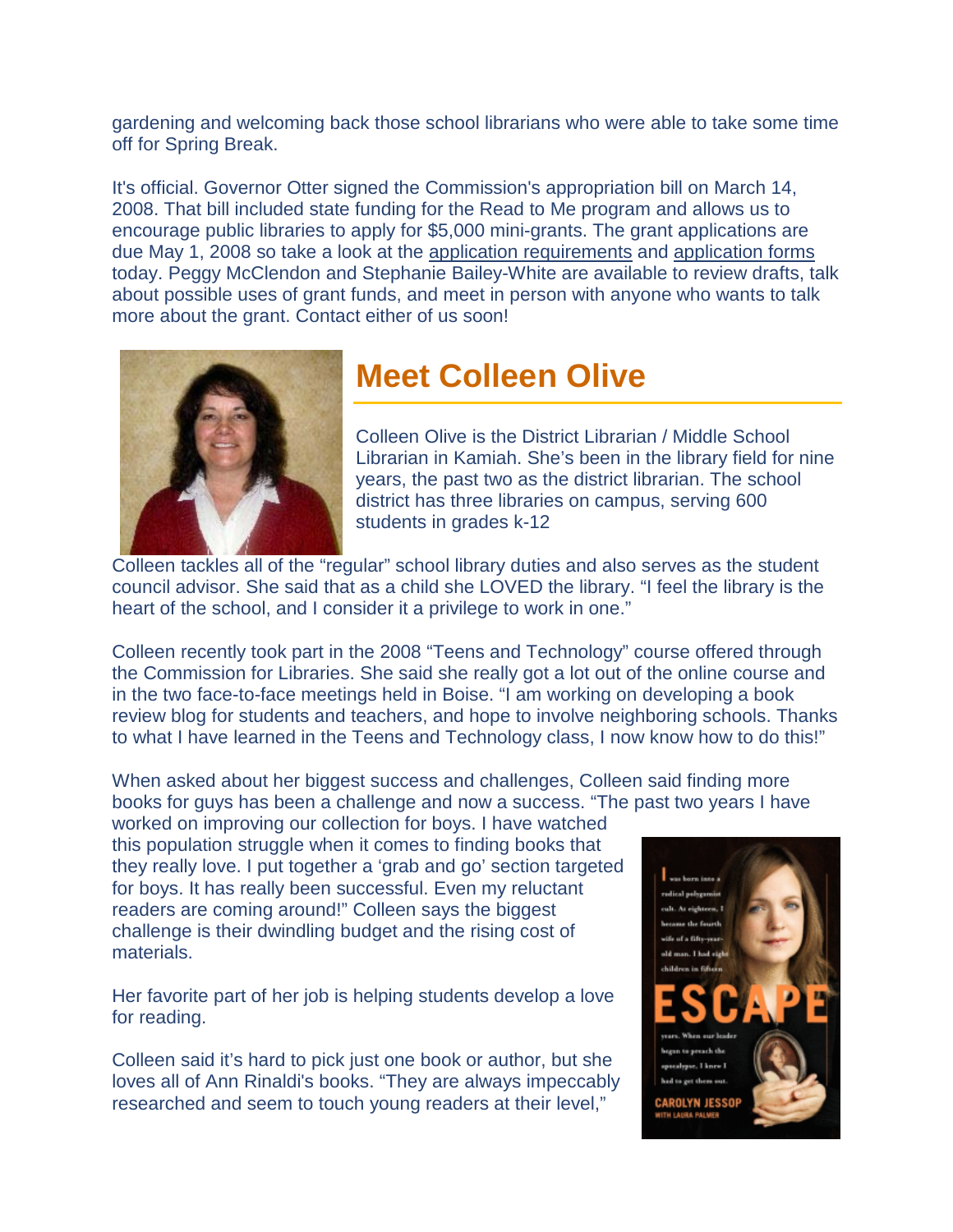she said. "My first true book love was *Where the Red Fern Grows*, and also all the Mother Goose stories in my early days."

Recent reads include *Escape* by Carolyn Jessop, and *Shackleton's Stowaway* by Victoria McKernan. It's a great read for boys," she said.

When she's not working at the library, Colleen enjoys "spending time with my family which includes my eight-year-old son, a 21-year-old son (he is serving with the Marines in Iraq), a 23-year-old daughter and a year-old granddaughter named Olivia...my new bff! I also like to ride bikes, hike, read, sew, ride horses and go to the movies."

Colleen says her favorite flavor of ice-cream is chocolate. "Are there other flavors?" she wondered!

## <span id="page-2-0"></span>**Library to Library**

### **Public and School Librarians Meet in North Idaho**

March 21st was a snowy day, but that didn't keep 40+ public and school librarians from braving the weather to gather at the beautiful new Coeur d'Alene Public Library for a day-long meeting. They came to share program ideas and resources, and the event

was organized by Susan Thorpe, Coeur d'Alene Public Library; Karen Yother, Kootenai Shoshone Area Libraries (KSAL); and Lucy Barnard, Post Falls Public Library. On the program were several presentations by area libraries. Here are some of the great ideas that were shared:

**Web 2.0 -** Kate Flagg, Kootenai Shoshone Area Libraries Kate, who attended the recent YALSA "Teens and Technology" online course hosted by the Idaho Commission for Libraries, is a millenial herself and

enthusiastic about using and sharing web 2.0 technologies. She talked about how libraries can use social networking sites such as MySpace and Facebook, flickr, blogs and podcasting. The photo at the right pictures Kate [*left]* with two of her KSAL colleagues Cassie Kelley [*center*] and Karen Yother [*right*].



**Conspiring Together: A Tale of Two Libraries** - Lucy Barnard, Post Falls Public Library and Lisa Walden, Post Falls Middle **School** 

Lisa and Lucy (pictured left) shared how their public/school library collaboration came about and lessons they have learned along the way. They just met this year when Lisa started as the librarian at the Middle School, and they have formed a partnership to benefit the youth ages 11-14 they both serve. So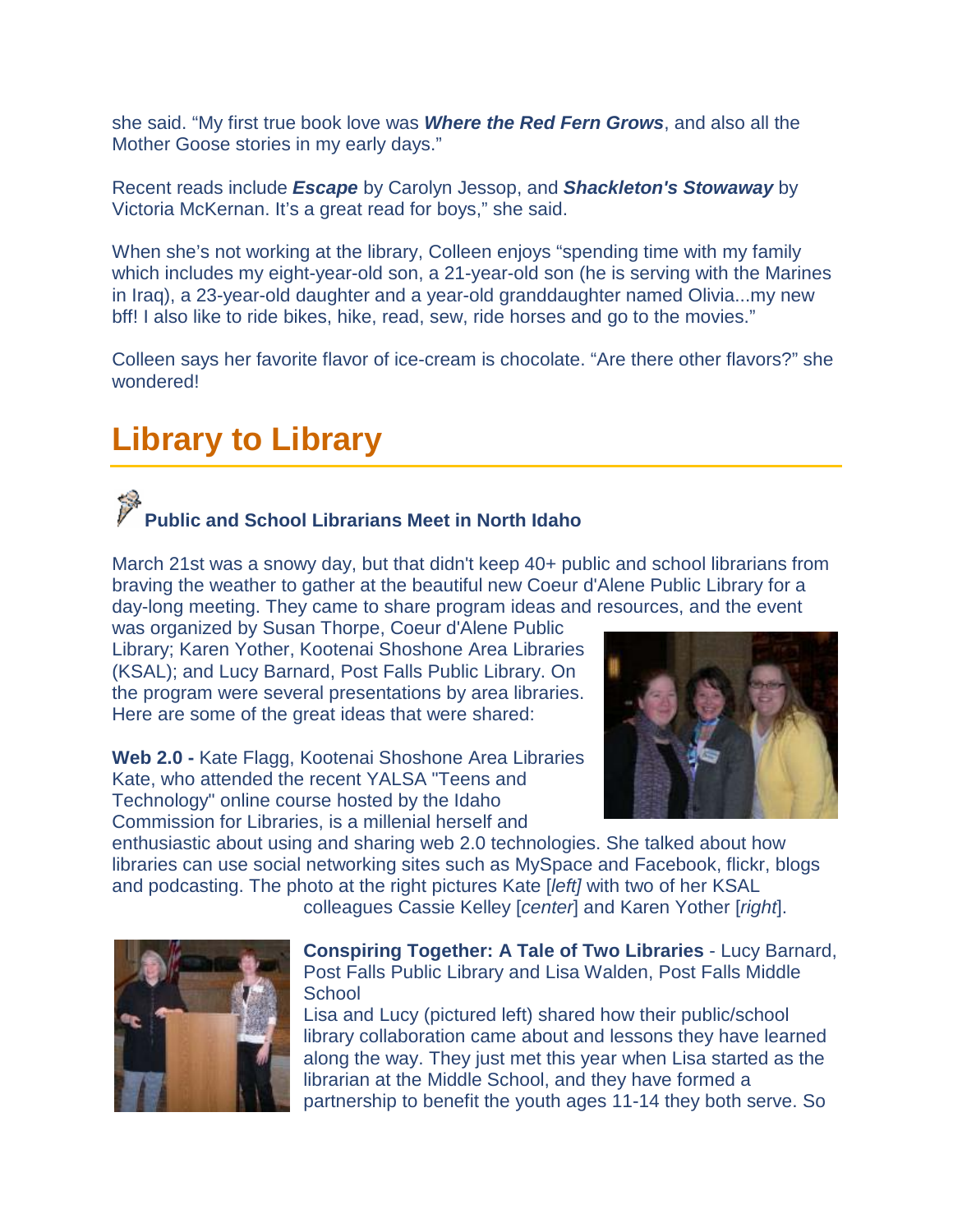far, they have worked together on ILL, booktalks and assignment alerts. Each library type has advantages and challenges that complement one another. Public libraries usually have a larger book budget and their collection development policies are less restricted. Lisa often book talks books that are not in the school library collection and sends her students to the public library to find them. School libraries see students daily and can act as a conduit for the public library. Lucy went to the school to get input from the school librarian and students on Post Falls Library's new teen space. Both Lucy and Lisa mentioned the importance of making time to meet face to face and build a relationship that will pay dividends later. They are excited about continuing their partnership to bring better service to the tweens and teens they serve.

**School Age Book Club** - Ruth Nelson, Coeur d'Alene Public Library Ruth shared their successful book club program for students ages 9- 13. The group meets once a week and has a core group of regulars. The highest attendance has been 15 or 16. The library buys multiple copies of the books and checks them out on the children's own library card. They started with the Young Readers Choice Award books as the library already had multiple copies of those titles. The group is led by a volunteer, a retired teacher, and library staff provides back up if



the volunteer is absent. Refreshments are served and each book is discussed over a 2- 3 week period, depending on the length of the book. At the final program for each book, children may dress as their favorite character from the book. Ruth recommended several professional development titles to help get a book group started, including: *Serving Young Teens and 'Tweens*, edited by Sheila B. Anderson (2007).

#### **American Girl Tea Party** - Abi Chase, Coeur d'Alene Public Library

The Coeur d'Alene Library has been doing the AG tea for a number of years. The event is open to children (most all are girls) ages 7-12 and an accompanying adult. After age 12, children can become volunteers for the tea. Abi said one of the main reasons to do the tea is to allow the children to experience past history. It is also an opportunity to dress up and practice social skills. At each tea, one of the American Girl dolls is featured and the tea features food from the same era. The event is limited to about 100 and participants must pre-register. Abi stressed the importance of being organized with plenty of volunteers to serve on small committees, including food, invitations, decorations, etc. A special speaker is invited, prizes are given, and a written program and commemorative bookmark is given to all guests. The children's department puts together a display of books and dolls to promote the program. Read more about it and see photos on the [Coeur d'Alene Public Library's website.](http://www.cdalibrary.org/Events/AmericanGirl.aspx)

**Cat in the Hat Birthday Party** - Lucy Barnard, Post Falls Public Library

The Post Falls Library purchased a Cat in the Hat costume for about \$40 and Lucy said it is a good investment because you can use it year after year. For the program the library sets up three stations: one for story reading (a great opportunity for guest readers), one for hat making (the library provides a paper pattern) and one for fact painting. Teen volunteers do the face painting and the library limits the face designs to a "cat" face to keep it simple. Each face painting station has a photo of the "cat" face to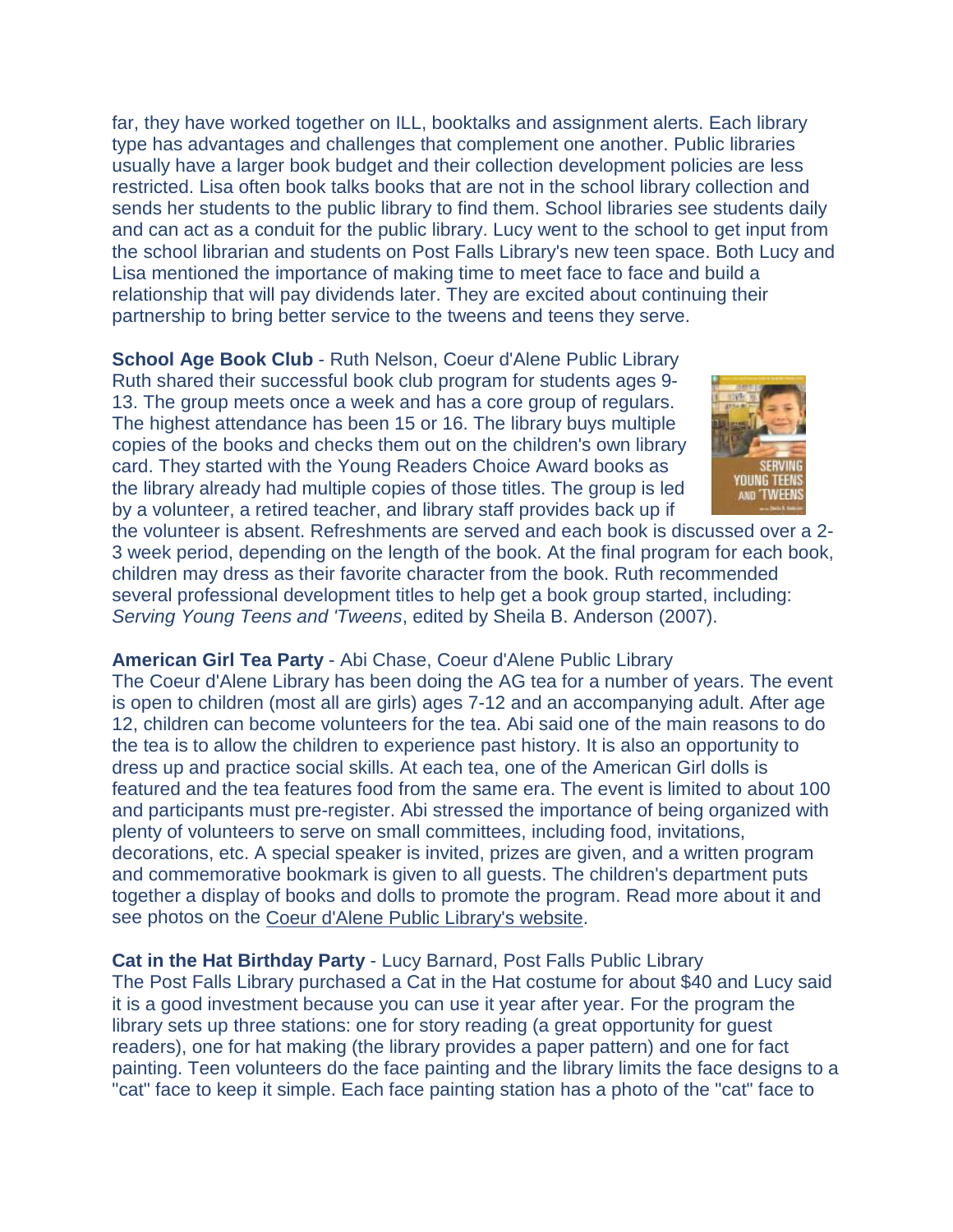use as a guide. Lucy recommends using a good quality brush (\$2) and says a little face paint goes a long way so it is pretty economical.

**School-Public Library Partnerships** - Renee Kunas, North Idaho VISTA Coordinator Renee supervises the VISTA Volunteers located in elementary school in north Idaho. The VISTA Volunteer program places a person who receives a small stipend into schools to promote literacy. The school must apply through the State Department of Education for a VISTA position and can host one for up to three years. About 30 VISTA's are in schools statewide. Renee talked about the great partnerships that have been formed between schools and public libraries with the help of a VISTA. She stressed the importance of communication to share details of events that are ideal for partnerships, such as Back to School nights, Jump Start kindergarten registration, school carnivals, family reading nights and other events that bring families to the school. She encouraged public librarians to attend these events to promote the public library. VISTA's have also been active in promoting public library summer reading programs. Renee also suggested sharing promotional flyers to cross promote school and library events and to link to each others' websites.

If you have a great idea to share, send a quick e-mail to [Peggy](http://164.165.30.103/icfl/contact/Peggy+McClendon+-+Reading+and+Literacy+Coordinator) or [Stephanie](http://164.165.30.103/icfl/contact/Stephanie+Bailey-White+-+Projects+Coordinator) and tell us about it. We'd love to share it in the next *Scoop*!

## <span id="page-4-0"></span>**Young Adult Corner**

#### **Lost Among the Young Adult Stacks**

by Jennifer Hills & Beth Twitchell

Ah, youth. A time of excitement and disappointment, of love and hate, of drama and life. At least, that's what Young Adult literature seems to be all about. Teenagers tend to gravitate towards the books that mirror their lives. So it begs the question: How do you excite teens about nonfiction, something they see as very boring and having no relevance to them?

The answer is not as elusive as one might think. True, it may be difficult to get teens to read anything at all, especially nonfiction, but it can be done. There are three elements to consider when thinking about Young Adult Nonfiction Readers' Advisory: appeal factors, narrative, and genre. First, think about what attracts teens to fiction, and then apply those to nonfiction. For example, young adults, inundated with fast-paced movies and television shows, will appreciate the fast-paced nonfiction books best. Teens want strong characters—either villains or heroes—but ones they can definitely relate to.

Narrative also needs to be closely looked at. Teens are more likely to read a nonfiction book that reads like fiction than one that reads like their textbooks, which we all know aren't even cracked open. The best nonfiction book will trick the reader into thinking he is reading a good novel, yet still have all the important facts of nonfiction.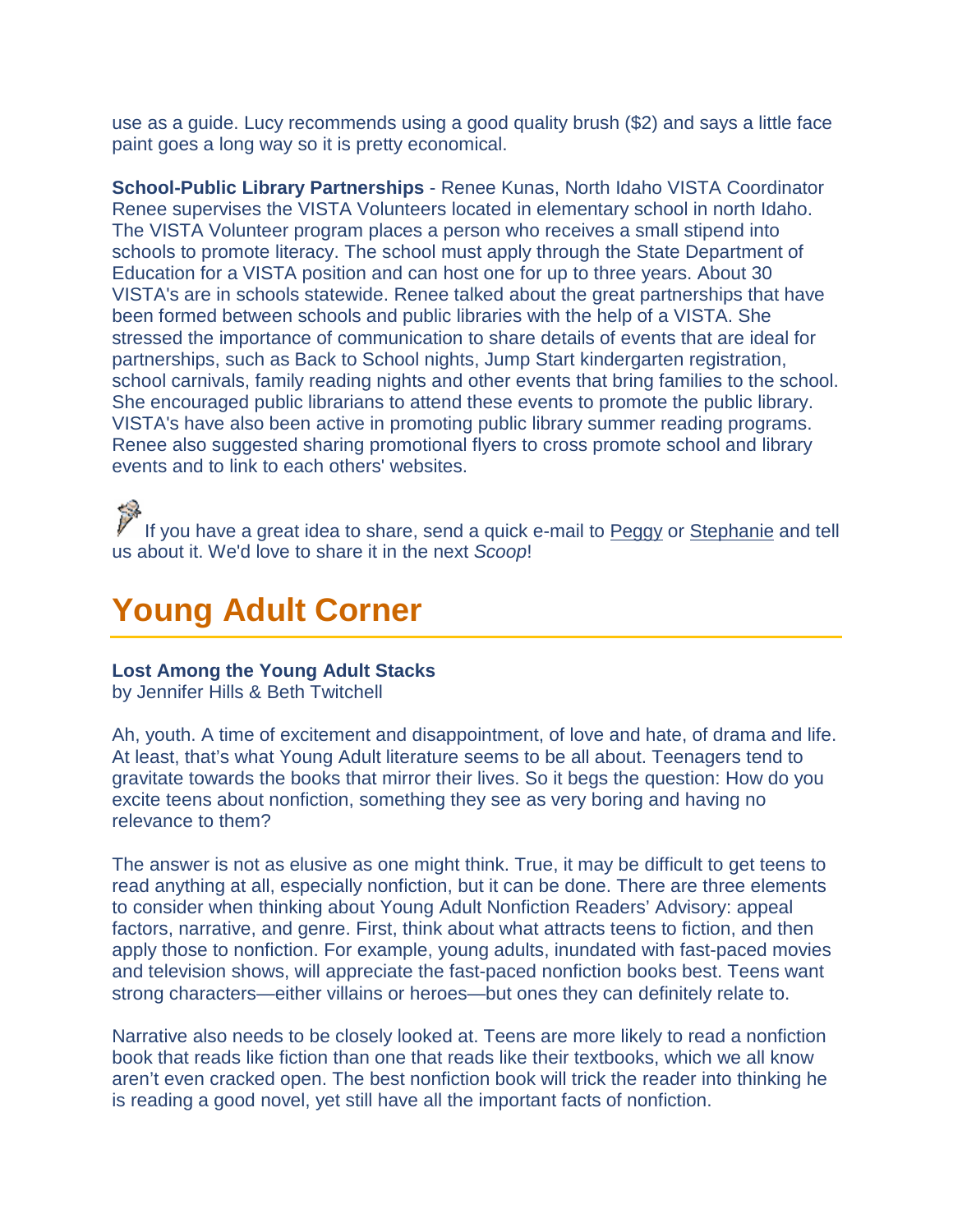Finally, there is genre. We have discovered that most nonfiction books can fall into one of twelve categories (and sometimes more). However, teens, being teens, will probably really only be interested in about eight of those categories (please watch for an upcoming ICFL newsletter article for an in-depth discussion of this and more). These eight include: adventure (survival, exploration, and disaster); animals and natural history; crime and criminals; history; humor; memoirs; pop culture; and sports.

Knowing all the genres and appeal factors is important, but it still doesn't solve the problem of how to entice teens to the nonfiction area. Here are a few humble suggestions that may be of some use:

- 1. Pair the nonfiction with the fiction. When a teen says that he's just read the best book about World War II, guide him into the direction of Tom Brokaw's *The Greatest Generation* or James Brady's *Flags of Our Fathers* (both even have Young Adult editions out).
- 2. Speaking of *Flags of Our Fathers*, keep an eye out for nonfiction books that have been made into movies. Chances are that the teenagers will see the movie and then be interested in the real life story.
- 3. Keep it current, especially when it comes to memoirs. Most teens aren't going to sit down with a book about George Washington, but Miley Cyrus, now there's a whole different story (of course, we jest). This is also important when it comes to the humorous books, especially if they don't understand the jokes that reference things before they were even born. Also, recommend newer books that have been written on history topics. These are usually packaged more attractively, and teens will respond well to that.
- 4. Display, display, display. All of the suggestions above would make excellent table or shelf displays. If young adults see the cover, they are more apt to pick a book up, especially if it's a brightly colored or interesting cover. Also, make bookmarks or pamphlets that have nonfiction reading suggestions. This will make the search easier for both you and your patron.
- 5. Become familiar with the library's adult nonfiction collection. Most libraries don't have a very large YA nonfiction section, and most teens don't want to go to the juvenile section. Be able to recommend some good books from the adult section, especially if it's a true crime book, which teens seem to enjoy immensely.
- 6. A young adult's life is full of angst, peer pressure, and raging hormones. Because of this, teens seem to especially like the books where a person overcomes a trial and comes out okay on the other end. In our library, books like *A Child Called "It"* by Dave Pelzer are very popular.

Remember, young adults are a fickle bunch! What may be in one day won't be the next. What you may find as a readable nonfiction book, they may see as the most boring thing anyone has ever written. And they may just reject your attempts at promoting nonfiction. But stick with it. Patience is key. And remember to look for appeal factors, narrative, and genre. If you start now, you can encourage the young adults in your library to be lifelong nonfiction readers. Good luck!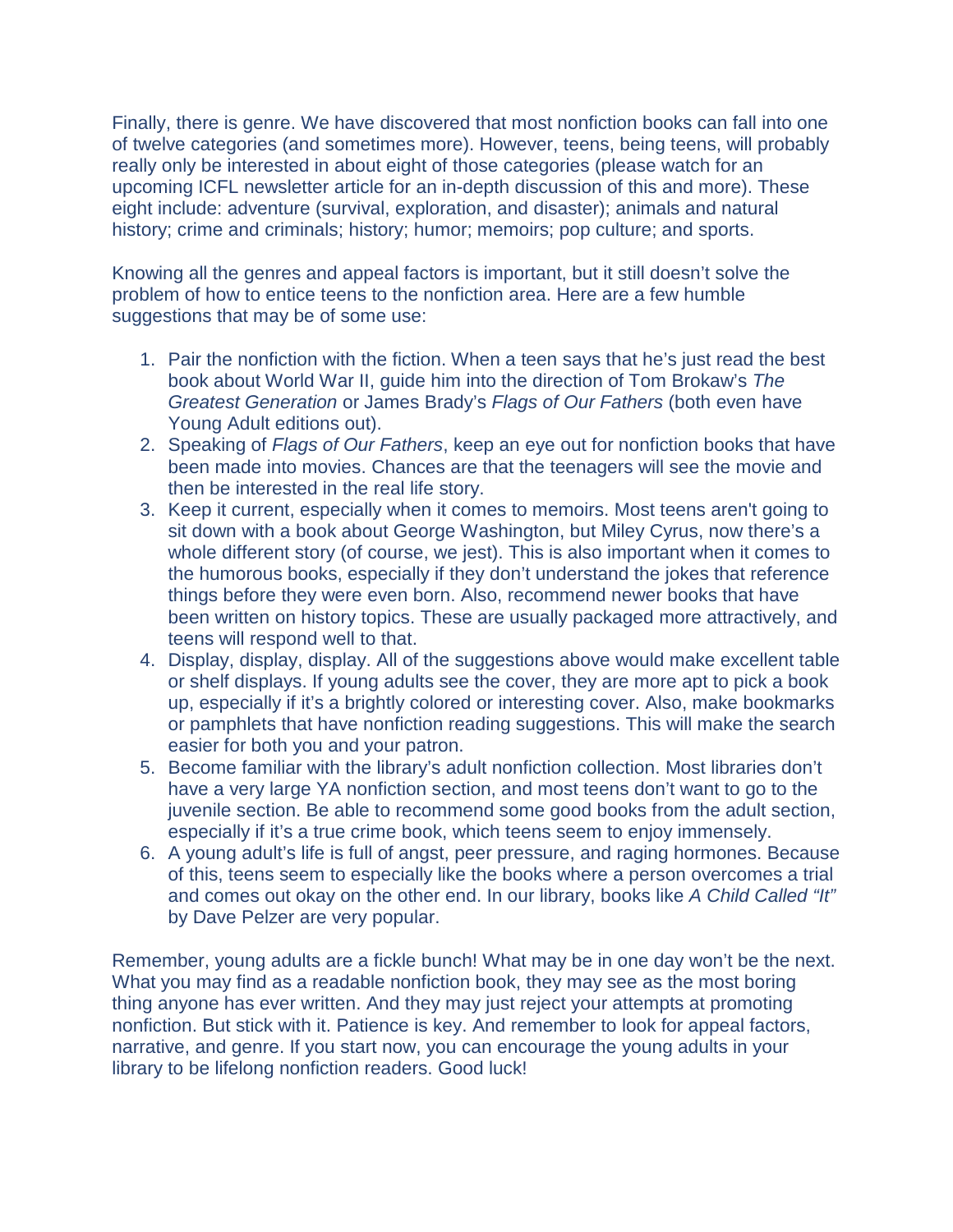*[Editor's Note: Jennifer and Beth presented a great session on Reader's Advisory and Nonfiction at two of the ILA Regional Conferences last year and we asked them to write up some of the information from those sessions. Jennifer Hills & Beth Twitchell are reference librarians at the Twin Falls Public Library. The Scoop editors would love to hear how you are promoting nonfiction to your younger patrons. What books do they love? Are you booktalking nonfiction? Send us a quick e-mail and we'll send you a neat nonfiction book to add to your collection.]*

## <span id="page-6-0"></span>**Book Look**

#### **Top 6 Books about the Political Process / Elections / Voting**

With all the buzz about the upcoming election, we thought this was a great column to reprint here. It is written by Elizabeth Kennedy. Ms. Kennedy writes a regular column for [http://childrensbooks.about.com/.](http://childrensbooks.about.com/) They also have a great e-newsletter you can



subscribe to for free. We've reprinted her column about election books here.

The following recommended children's books include fiction and nonfiction, books for young children and books for older children, funny books and serious books, all related to the importance of elections, voting, and the political process. I recommend them for Constitution Day and Citizenship Day and every other day you want your child to learn more about elections, voting, the political process, good citizenship, and the importance of each vote that is cast.

#### 1. *Vote!*

Eileen Christelow's exuberant illustrations and the book's comic book style lend themselves well to this story about an election. While the example here is about the campaign and election of a mayor, Christelow covers the major components in any election for public office and provides lots of bonus information as well. The inside front and back covers feature election facts, games, and activities. I recommend it for ages 8-12. (Clarion Books, 2003, paperback, 2004. ISBN: 0618486062)

### 2. *So You Want to Be President?*

Judith St. George is the author of *So You Want to Be President?*, which she has revised and updated several times. The illustrator, David Small, received the 2001 Caldecott Medal for his irreverent caricatures. The 52-page-long book includes information about each president of the United States, accompanied by one of Small's illustrations. I recommend it for ages 9-12. (Philomel Books, 2000, 2004. ISBN: 0399243178)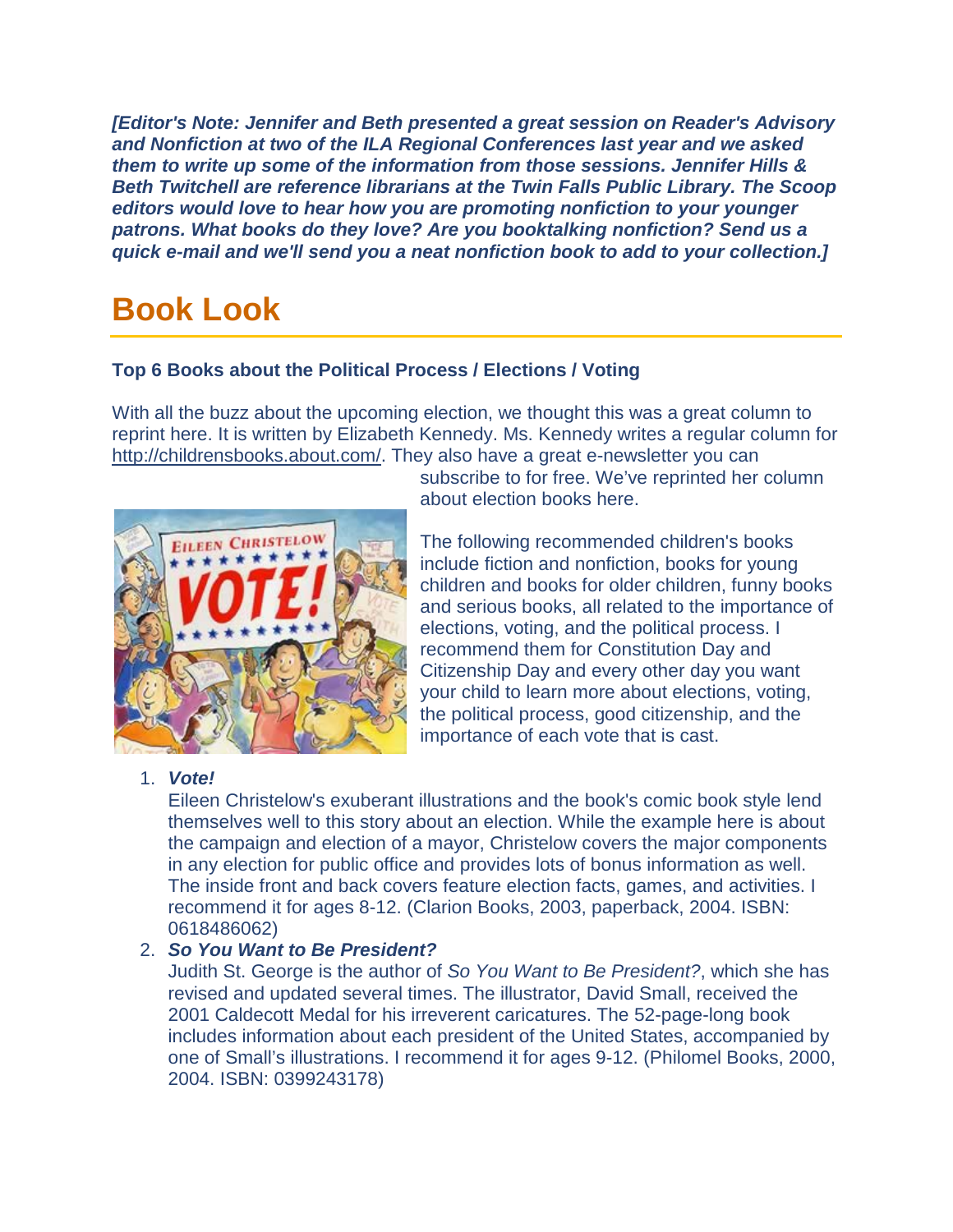#### 3. *Duck for President*

Farmer Brown's farmyard animals, first introduced in Doreen Cronin's *Click, Clack, Moo: Cows that Type*, are at it again. This time, Duck is tired of all the work on the farm and decides to hold an election so he can be in charge of the farmyard. While he wins the election, he still has to work hard, so he decides to run for governor, and then, president. The text and Betsy Cronin's lively illustrations are a riot. I recommend it for 4-8 year olds. (Simon & Schuster, 2004. ISBN: 0689863772)

#### 4. *Running for Public Office*

I recommend this nonfiction account of the process of running for public office for upper elementary students, particularly for Constitution Day and Citizenship Day. Written by Sarah De Capua, it is part of the A True Book series. The book is divided into five chapters and covers everything from What Is a Public Office? to Election Day. There is a helpful index and a great many color photographs that enhance the text. (Children's Press, A Divison of Scholastic. ISBN: 0613543300)

#### 5. *Max for President*

Max and Kelly are running for class president at their elementary school. The campaign is a busy one, with speeches, posters, buttons, and lots of outlandish promises. When Kelly wins the election, Max is disappointed until she selects him to be her vice president. This is a good book for 7-10 year olds. It was written and illustrated by Jarrett J. Krosoczka. (Alfred A. Knopf, an imprint of Random House Books, 2004. ISBN: 0375824286)

#### 6. *With Courage and Cloth: Winning the Fight for a Woman's Right to Vote*

This children's nonfiction book by Ann Bausum focuses on the 1913-1920 time period, the final years of the struggle for a woman's right to vote. The author sets the historical context for the struggle and then goes into detail about how the right to vote for women was won. The book contains many historical photographs, a chronology, and profiles of a dozen women who fought for women's voting rights. I recommend it for 9-14 year olds. (National Geographic, 2004. ISBN:0792269969)



**Idaho Falls Public Library's Youth Services Librarian Sarah Jackson** passed along the following book as a good resource for edible bug crafts.

*The Secret Life of Food,* by Clare Crespo. (Hyperion, 2002. ISBN: 9780786837359)

This children's cook book features fun creations like Pretzel butterflies, caterpillar cake, and candy bugs; all great recipes for cooking up a pesky summer reading treat. It's also a great resource for any librarian working on a Gross Foods program for boys, or looking for a fast and easy treat to fit their storytime themes.

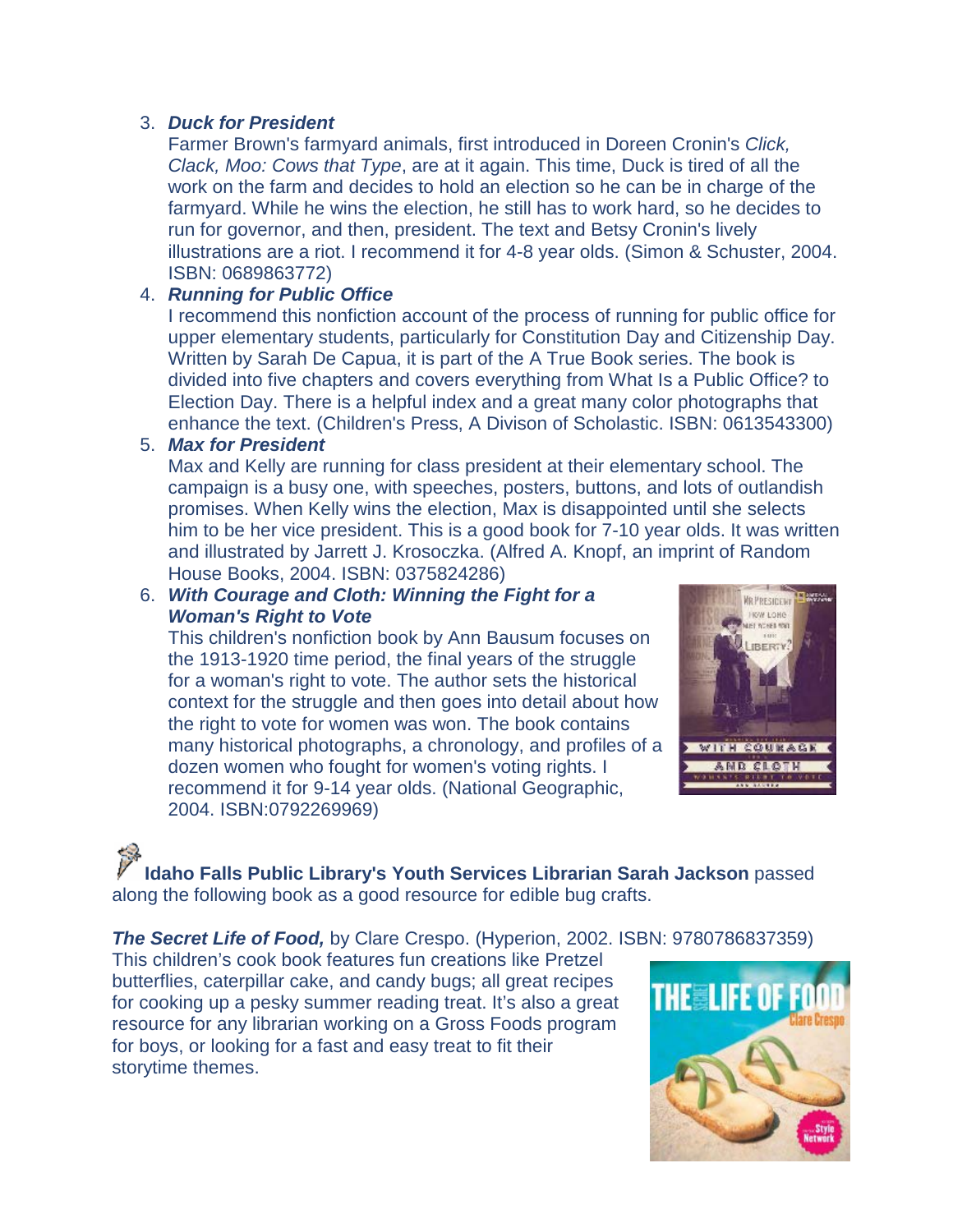<span id="page-8-0"></span>

## **Upcoming Events**

If you are interested in participating in any of the upcoming Read to Me programs, here are some deadlines to keep in mind:

- Read to Me mini-grants are due **May 1.** Find more information and the application form at [http://libraries.idaho.gov/readtome.](http://164.165.30.103/icfl/readtome) [publically-funded public **libraries1**
- [Apply online for Fred Meyer books](http://www.surveymonkey.com/s.aspx?sm=aC280TxQUUrWYqxVrYNjEQ_3d_3d) by **May 1**. [public libraries]
- First Book applications are due on **May 30**. Find more information and the application form at [http://libraries.idaho.gov/node/386.](http://164.165.30.103/icfl/node/386) [public or school libraries]
- Summer Reading websites to be branded and have information posted by **June 2** [public libraries]
- Send Summer reading steering committee meeting notes by **June 2** to *[Peggy](http://164.165.30.103/icfl/contact/Peggy+McClendon+-+Reading+and+Literacy+Coordinator)* (fax: 208-334-4016) [public libraries]



## **Summer Reading News**

#### **Record Number of Libraries Respond to Reading Outreach**

#### **Opportunities**

The response to the Bright Futures Outreach Opportunities has been fantastic. Eightyseven libraries are willing to put extra effort into attracting more kids to summer reading through one or more of the following: school visits, library programs outside the library, school partnerships, steering committees, and promoting summer reading on their website. In fact, we have had a 14% increase in library applications over 2007.

The biggest increase came for School Visits. Applications exceeded our projection by 7,000, a whopping 24% over 2007. To meet the increased demand, we scrambled to order an alternative item that would arrive in time for school visits. We found [cute plastic](http://www.fun-n-nuf.com/bulk.html)  [bug bookmarks](http://www.fun-n-nuf.com/bulk.html) that should especially appeal to older kids. These will supplement the plush bugs for some libraries. We'll notify you by email if you are one of these libraries.

ICFL staff is busy counting plush bugs, bug jars, books and other items in preparation for mailing them to libraries. The school visit materials will be mailed first. If you applied for it, look for your bugs and canvas bags to arrive starting next week.

# **Fred Meyer "Books for Summer Readers"**

There is still plenty of time for public libraries to sign up to receive free paperback books for the Fred Meyer's "Books for Summer Readers." If ICFL is successful in getting the grant, free paperback books will be sent the end of May to every Idaho public library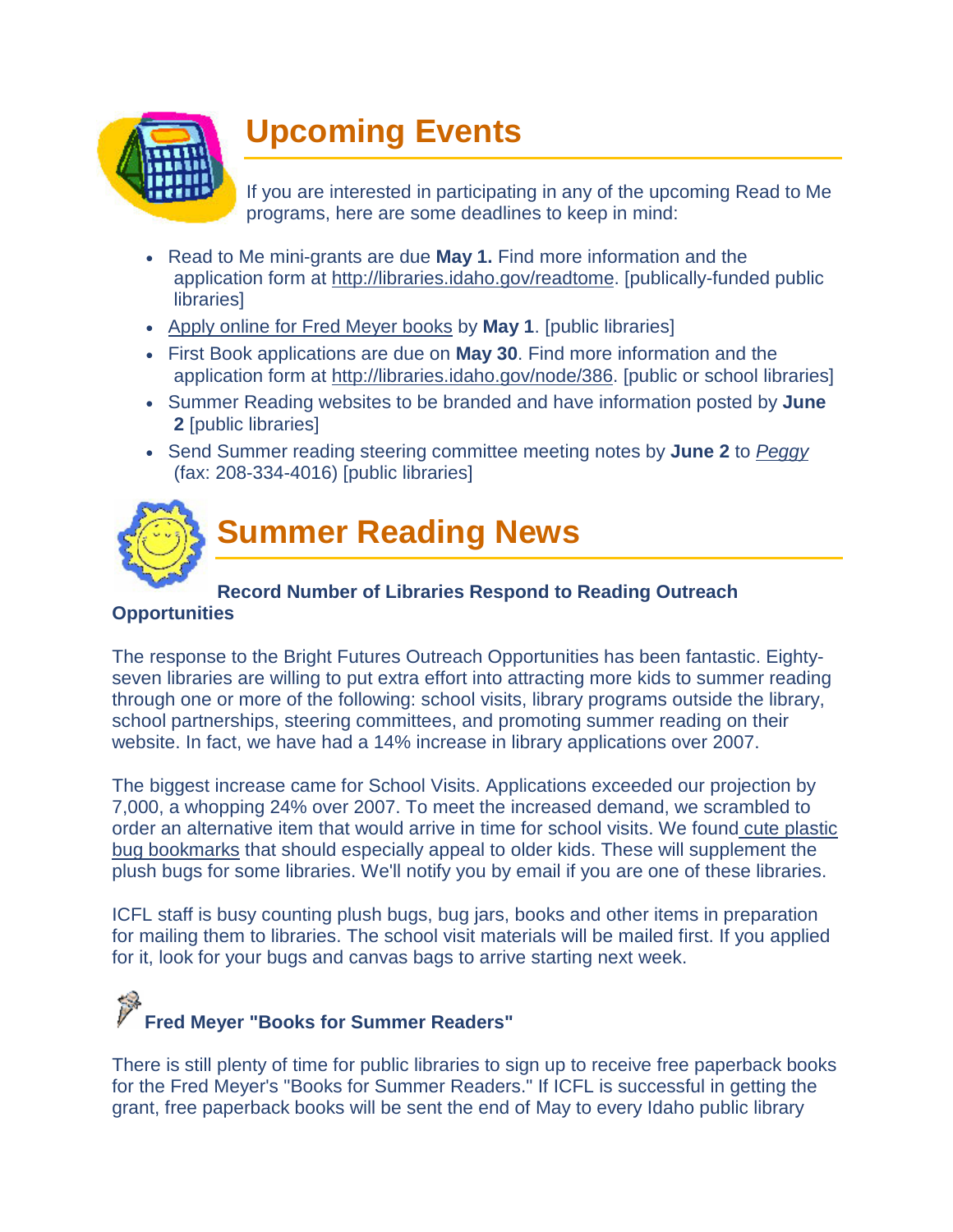who signs up (deadline May 1). A list of libraries will be updated weekly so you can check to see if you have signed up. Branch libraries are eligible too. Just go to the summer reading website and click on the ["Books for Summer Readers" online form.](http://www.surveymonkey.com/s.aspx?sm=aC280TxQUUrWYqxVrYNjEQ_3d_3d) For questions contact *[Peggy](http://164.165.30.103/icfl/contact/Peggy+McClendon+-+Reading+and+Literacy+Coordinator)*.

### **"Catch the Reading Bug" and "Metamorphosis @ Your Library" Web Graphics Ready**

#### *Here is a message from ICFL's ace web design specialist, Eric Hildreth:*

"In case you haven't heard, this year's Summer Reading themes (Metamorphosis and Catch the Reading Bug) are now available to you for use in your e-Branch site. Just like last year, we have given the themes the ability to work on a page by page basis without the system touching the look and feel of all your other pages! For example, if you are putting together separate summer reading pages for your teens and your kids, you can use the Metamorphosis theme on one, and the Catch the Reading bug on the other, all the while still having a theme like Bookin' as your main theme. Here's the catch: **this functionality isn't set up by default**. If you want to tap into this feature, please phone me, e-mail me, IM me, Skype me, or send a carrier pigeon, whichever contact method is easiest for you. The request will be processed in the order received and I will get back to you as quickly as possible."

You can contact Eric at: 208 334-2150 x146 | in-state toll-free: 800 458-3271 [eric.hildreth@libraries.idaho.gov](mailto:eric.hildreth@libraries.idaho.gov) Skype, Gtalk, Yahoo, MSN: ejhildreth

## <span id="page-9-0"></span>**School Zone**

#### **School library survey in progress**

The Idaho Commission for Libraries is now collecting annual statistics for the current 2007/2008 school year, the pilot year for an ongoing initiative. Data should be submitted by June 15, although submissions will be accepted over the summer. Among other things, the data will help assess the correlation between Idaho's school libraries and student achievement. Preliminary data will be available in October 2008.

Go to [http://libraries.idaho.gov/school-library-stats](http://164.165.30.103/icfl/school-library-stats) for more information on the online collection tool and how to get your school's username and password. The form is currently available, allowing you to see what information is being collected.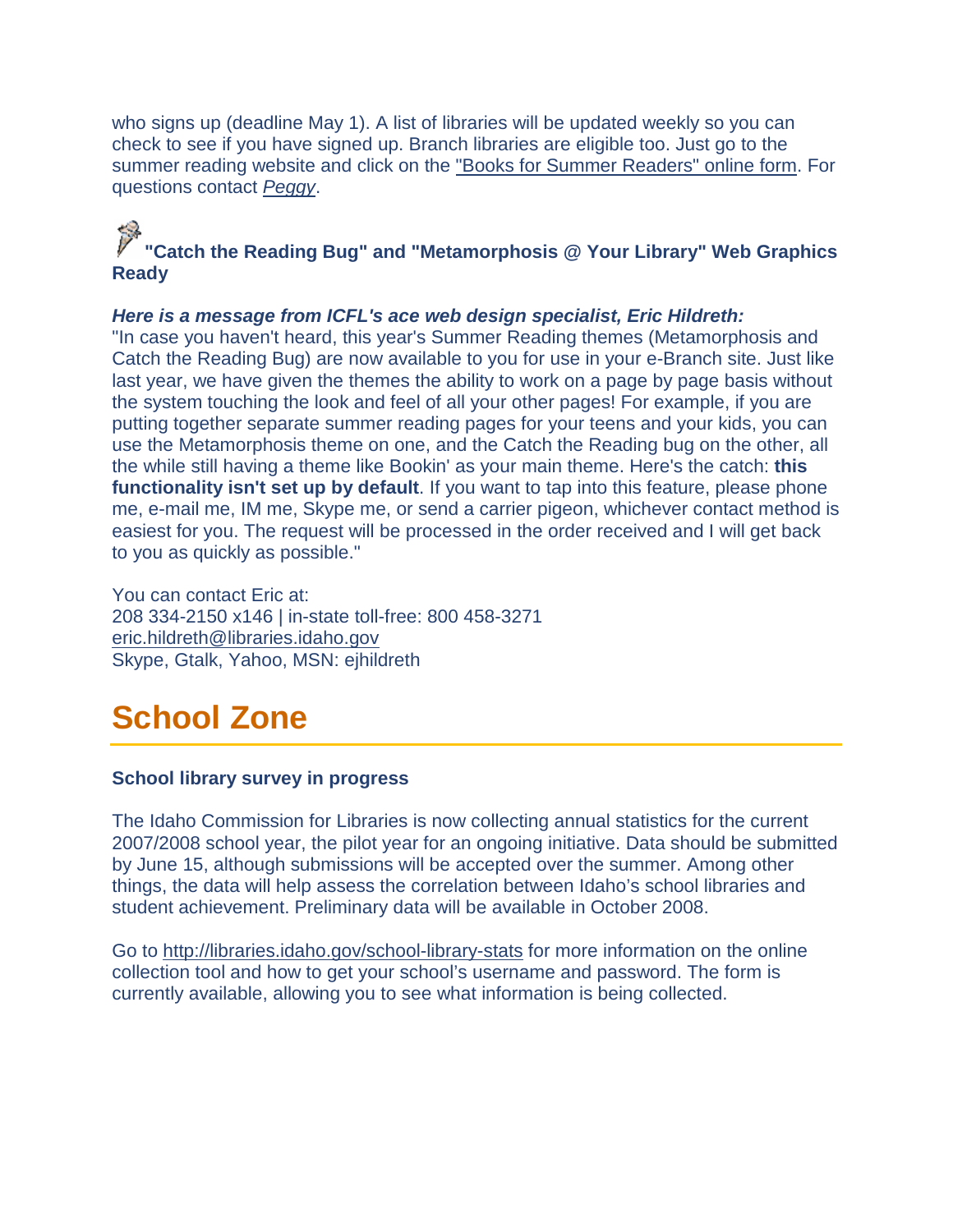## <span id="page-10-1"></span><span id="page-10-0"></span>**Know the Numbers**

Students at schools with good school libraries have 10-18 percent better test scores than schools with lower rated libraries. This holds true despite socio-economic differences. (Source: Libraries and Student Achievement: The importance of school libraries for improving student test scores, *Threshold*: Winter 2004, Available at [http://www.ciconline.org/.](http://www.ciconline.org/) Accessed May 1, 2006)

Circulation of children's materials at public libraries is 50 percent higher in school districts scoring in the top third of a standardized reading test than those scoring in the lowest third. Similar results were found for states with the highest and lowest reading scores. (Source: The Library Research Service, Fast Facts, Oct. 22, 1998, ED3/110.10/No. 153. Available at

[http://www.lrs.org/documents/fastfacts/153PLRDG.PDF.](http://www.lrs.org/documents/fastfacts/153PLRDG.PDF) Accessed May 1, 2006)



## **A Closer Look at Idaho's New IRI Assessments**

Students in Kindergarten through third grade are given a benchmark assessment called the Idaho Reading Indicator (IRI) in

compliance with state law. The purpose of the assessment is to identify students who may need extra help to become successful readers. The IRI is given three times per school year, in the fall, winter and spring. An administrator, chosen and trained by the local school districts, assesses students individually. The IRI benchmark assessment takes about 10 minutes to complete. The information provided by this assessment is used as an indicator of progress and is not intended to be a comprehensive measure of reading ability.

In 2007-08, the State Department of Education began using a new assessment system called AIMSWeb. The Department is still in the process of providing training to schools on the new assessment. The state's decision to provide a new format for the IRI was made so the benchmark assessment would align with nationally normed assessments, rather than one designed uniquely for Idaho.

The new AIMSWeb assessment is based on how fluently students read. Starting in Kindergarten, students are timed to see how quickly they recognize capital and lower case letters and letter sounds. As they progress through the grades, they are timed to see how quickly and accurately they perform reading tasks.

Students receive an overall score based on their performance. They are assigned a 1, 2 or 3 depending on where they fall in the range of scores. A score of 3 indicates the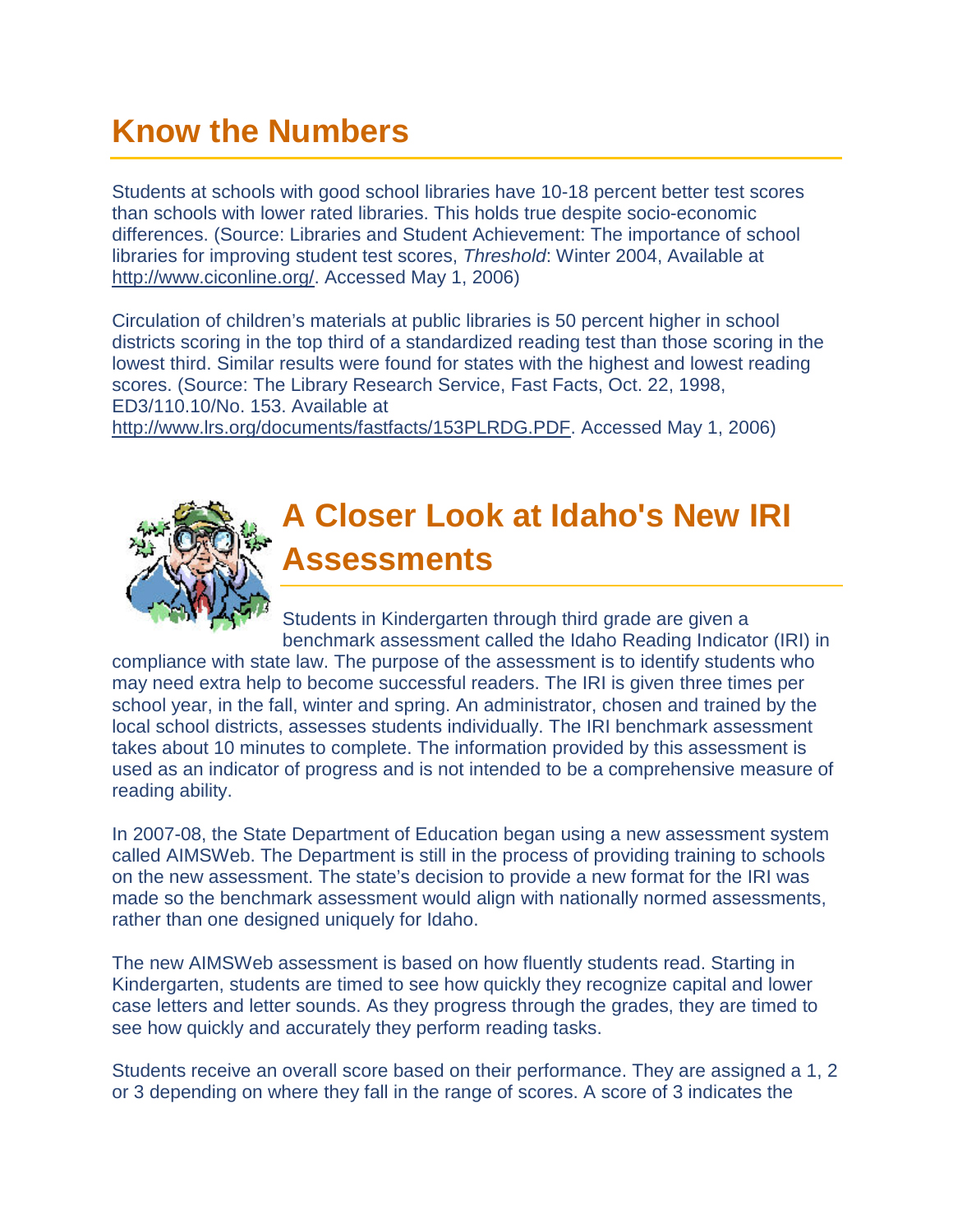student is performing at grade level, a 2 indicates they are near grade level, and a 1 shows they are below grade level.

To see how the students in your community are doing on the IRI, go to [www.sde.idaho.gov/readingindicator.](http://www.sde.idaho.gov/readingindicator) You can search by individual school or district or see how well Idaho students are doing as a whole. The web site also provides training workbooks, sample tests, and information for parents.

What is reading fluency? Fluency is often defined as the rate (words per minute) and accuracy (number of words correctly identified) with which students read. The long-term goal of reading instruction is comprehension. To achieve this goal, students must be able to:

- 1. Recognize words automatically
- 2. Group individual words into meaningful phrases, and
- 3. Quickly figure out unknown words by thinking about the context to words they do know

If students' reading is slow and labored, they may not remember what they read or be able to relate the material to their own background knowledge to comprehend it. In general, less-fluent readers have poorer comprehension and tend to read less, partly because they require more time to read. In one first-grade study, the average skilled reader read about three times as many words in group reading sessions as the lessskilled readers. (The source of the information on fluency is *Teaching Reading Sourcebook,* by Honig, Diamond, and Gutlohn, 2000)

#### **What does this have to do with libraries?**

Library staff in elementary schools and public libraries should be aware of what the IRI is, how it is scored, and how well students in their community are performing on the benchmark assessment. While fluency is only one component of a successful reading program, many parents and teachers will be focused on ways to encourage more accurate, effortless, and expressive reading. Libraries can provide resources and programs that help achieve this goal. The following are a few ideas:

**"Paws"itive Programming:** Several libraries in Idaho have programs where kids can read to therapy dogs or practice reading aloud in a stress-free environment. Students become fluent readers by reading and need time to practice. Therapy dogs provide a great audience and purpose for reading. During this time, no one uses a stop watch or corrects mistakes, which often motivates children to read longer with more enjoyment. Reader Theatre programs, puppet and other plays, and "buddy" reading programs where older students practice reading "easy" books for younger students are other examples of programs that encourage students to "perform" and model fluent reading.

**Auditory Modeling:** Research shows one of the reasons children fail to read fluently is they have never heard fluent reading models. Auditory modeling, either live or taped,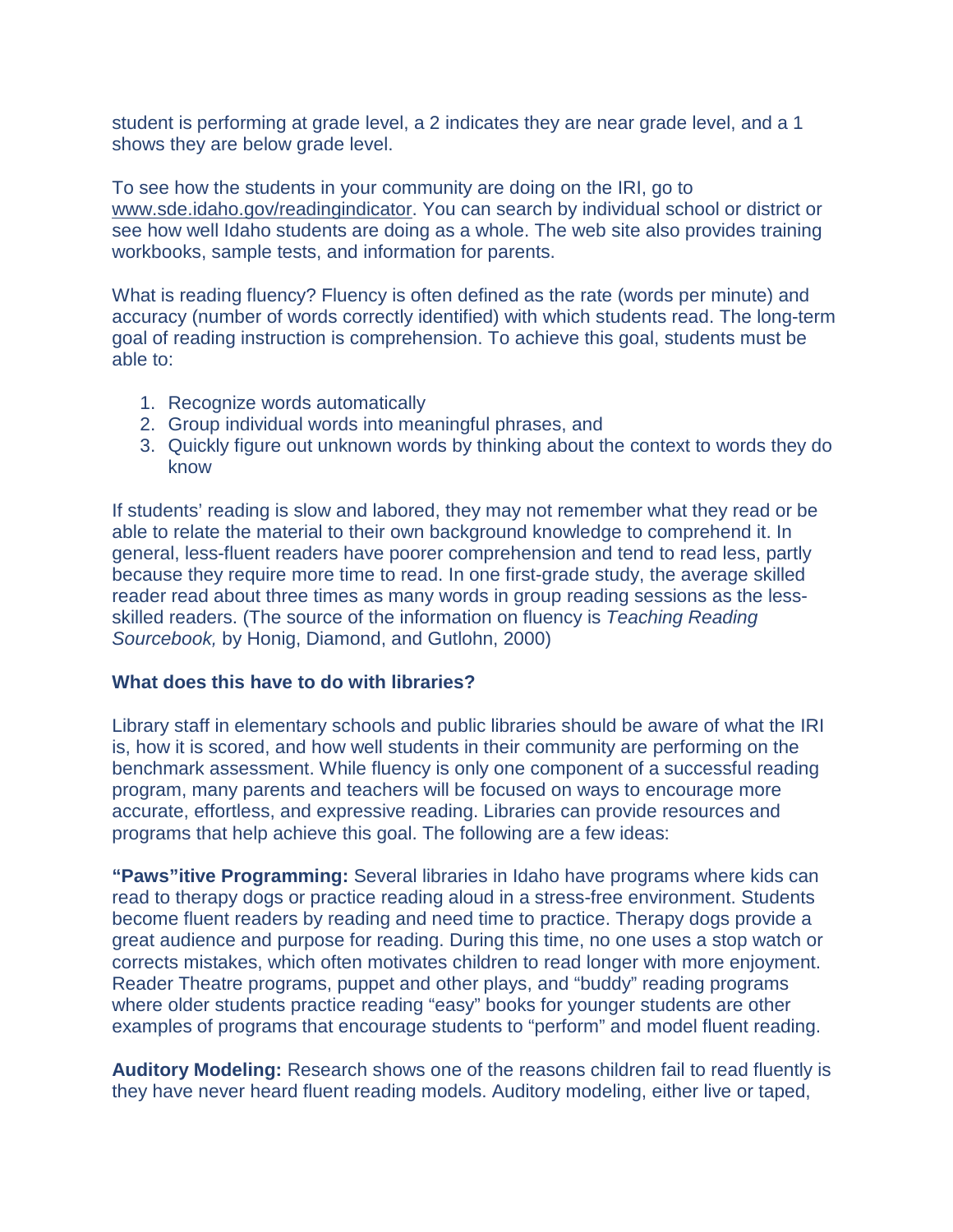may be the most powerful technique for showing children how a reader's voice makes sense out of written text. Storyhours are the best example of this and the mainstay of library programming. Promoting audiobooks for auditory modeling is another service libraries can provide. More elementary school libraries offer books on tape or CD and count these as equals for Accelerated Reading programs and other incentive-based reading programs. Encouraging parents to utilize the new e-audio book service and listening to books with their children can be another way to promote listening to fluent readers.

**Books for Two (or more):** There are several books designed for multiple readers. *You Read to Me, I'll Read to You: Very Short Stories to Read Together*, by Mary Ann Hoberman (Little, Brown, 2001) is the best example of this. The gist of the book is that reading aloud and listening as others read aloud is an integral part of early literacy. "Here's a book/With something new-/You read to me!/I'll read to you!" instructs a passage in the introduction. Hoberman has written several great books in this style. *Joyful Noise: Poems for Two Voices*, by Paul Fleischman won the Newbery Award in 1989. This children's book of poetry about insects was designed for two readers to enjoy together. On each page are two columns of verse for children to alternate reading aloud about the lives of six-legged creatures. This would be a great programming idea for the 2008 Summer Reading Program. Fleishman has written other poetry books for two voices and more recently penned *Big Talk: Poems for Four Voices* for older elementary students. These types of books offer something unique for students and provide a purpose for repeated readings. They can be a nice break from standard books and can be fun to read with adults and peers. Displays, bookmarks and handouts of great books to read aloud will help guide adults and children toward books they'll enjoy reading and listening to.

**Providing support for parents:** In addition to helping parents select good books to read to and with their children, librarians can provide guidance in how to make their reading time together less pressured and a more positive experience. Reminding parents that "it takes a lot of easy reading to make reading easy" is one way to help their children pick books that are easier to decode and to practice reading fluently. Showing them the "five finger rule" where you count (silently) the number of errors a student reads in a paragraph or page they read aloud. If you get to five before the paragraph or page is finished, the book may be too challenging for them and you may want to try another title for reading practice. Information on the six early literacy skills from the Read to Me program or Jim Trelease's *Read Aloud Handbook* are other sources of support and information for parents.

**Keeping reading fun (and develop all those other skill areas too):** Librarians want to help nurture lifelong readers. It's important to keep the end goal of reading in mind and not neglect the other vitally important areas of reading. Helping kids develop into lifelong readers requires instilling a love of reading. And, there are many other reading and early literacy skills that libraries and parents can help children with, including vocabulary development, narrative skills, print awareness, print motivation, phonological awareness, letter knowledge, and writing. Music and movement programs and craft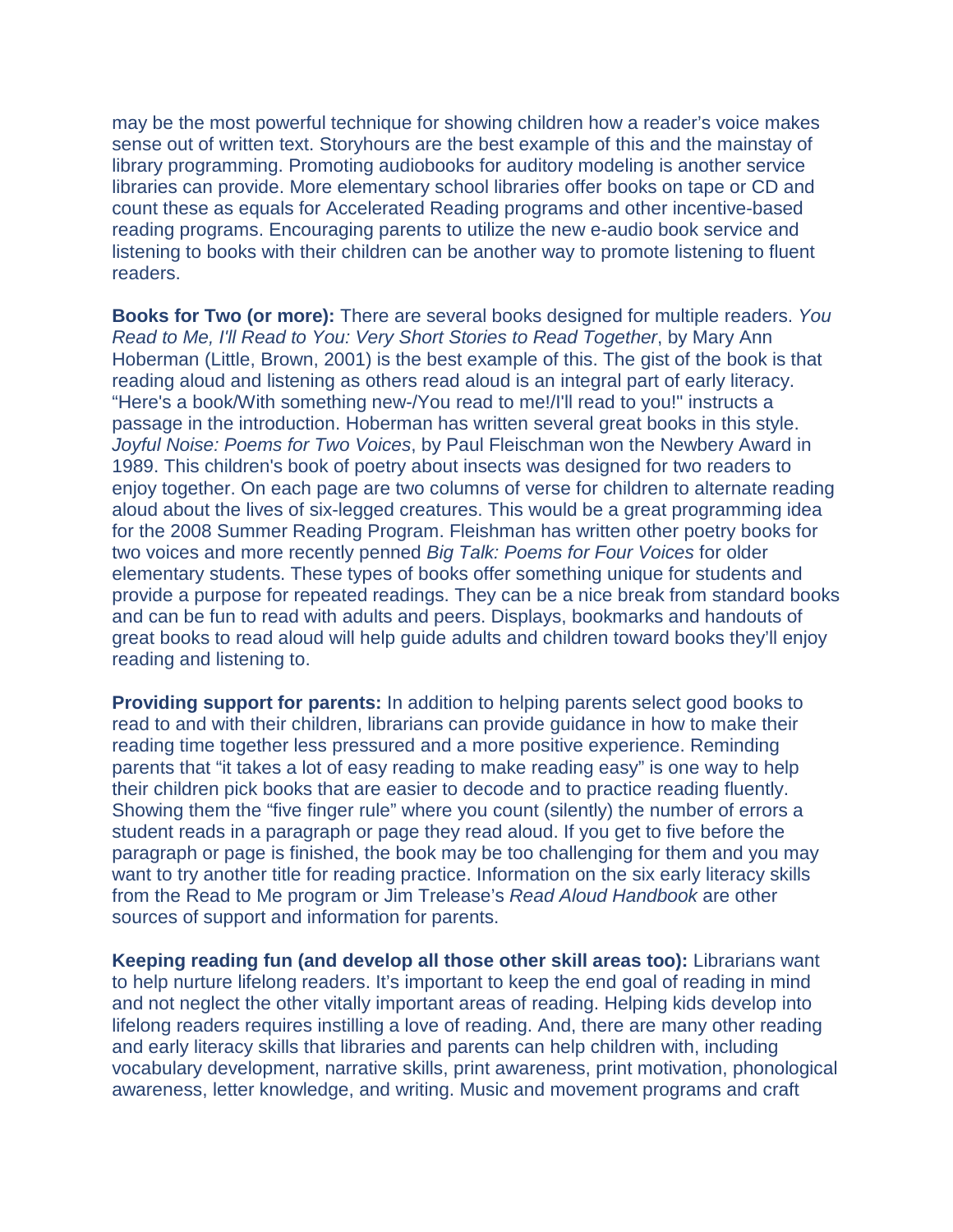programs that let kids explore their interests allow children to engage socially with peers and are also important in a child's social and emotional development. These skills help develop well rounded children who will want to visit the library now and in the future.

## <span id="page-13-0"></span>**Tips & Tools**

#### **New Books!**



The Idaho Commission for Libraries Professional Development Service (PDS) provides access to numerous titles in the field of library and information sciences. Free shipping to and from your library is provided! See [http://libraries.idaho.gov/pds](http://164.165.30.103/icfl/pds) for more information. The following are a few of the recent additions.

*Tempered Radicals: How Everyday Leaders Inspire Change at* 

*Work*, by Debra E. Meyerson, Harvard Business School Press, 2003. This book broadens and redefines conceptions of leadership and organizational change to explain how individuals committed to social ideas can impact the dynamics of everyday organizational life. [ICFL 658.406 MEYERSO]

*Teen Programs With Punch: A Month-by-Month Guide*, by Valerie A. Ott, Libraries Unlimited, 2006. Recognizing the fact that there is no such thing as a typical teenager, the programs in this book represent a broad range of interests, from arts and crafts workshops to educational programs to purely recreational activities—from serious to serious fun. [ICFL 027.62 OTT]

*Toward a 21st Century School Library Media Center*, by Esther Rosenfeld and David V. Loertscher, Scarecrow Press, 2007. This collection of articles, written by some of the most respected leaders in school librarianship, demonstrates how teacher-librarians, classroom teachers, and administrators can work together to improve library services. [027.8 TOWARD]

*Library 101: A Handbook for the School Library Media Specialist,* by Claire Stephens, Libraries Unlimited, 2007. This handbook is a must have for new and inexperienced school librarians. It will also serve as a source of information for library professionals in guiding their clerical staff, students, and parent volunteers. It covers everything from library management systems to budgeting, television production, and how to collaborate with teachers. [ICFL 027.8 STEPHEN]

*Improving the Quality of Library Services for Students With Disabilities,* ed. Peter Hernon and Philip Calvert, Libraries Unlimited, 2006. The authors discuss circumstances affecting services for the disabled and provide two versions of datacollection instrument which individual institutions can modify to reflect their particular needs and situations. [ICFL 027.663 IMPRO S]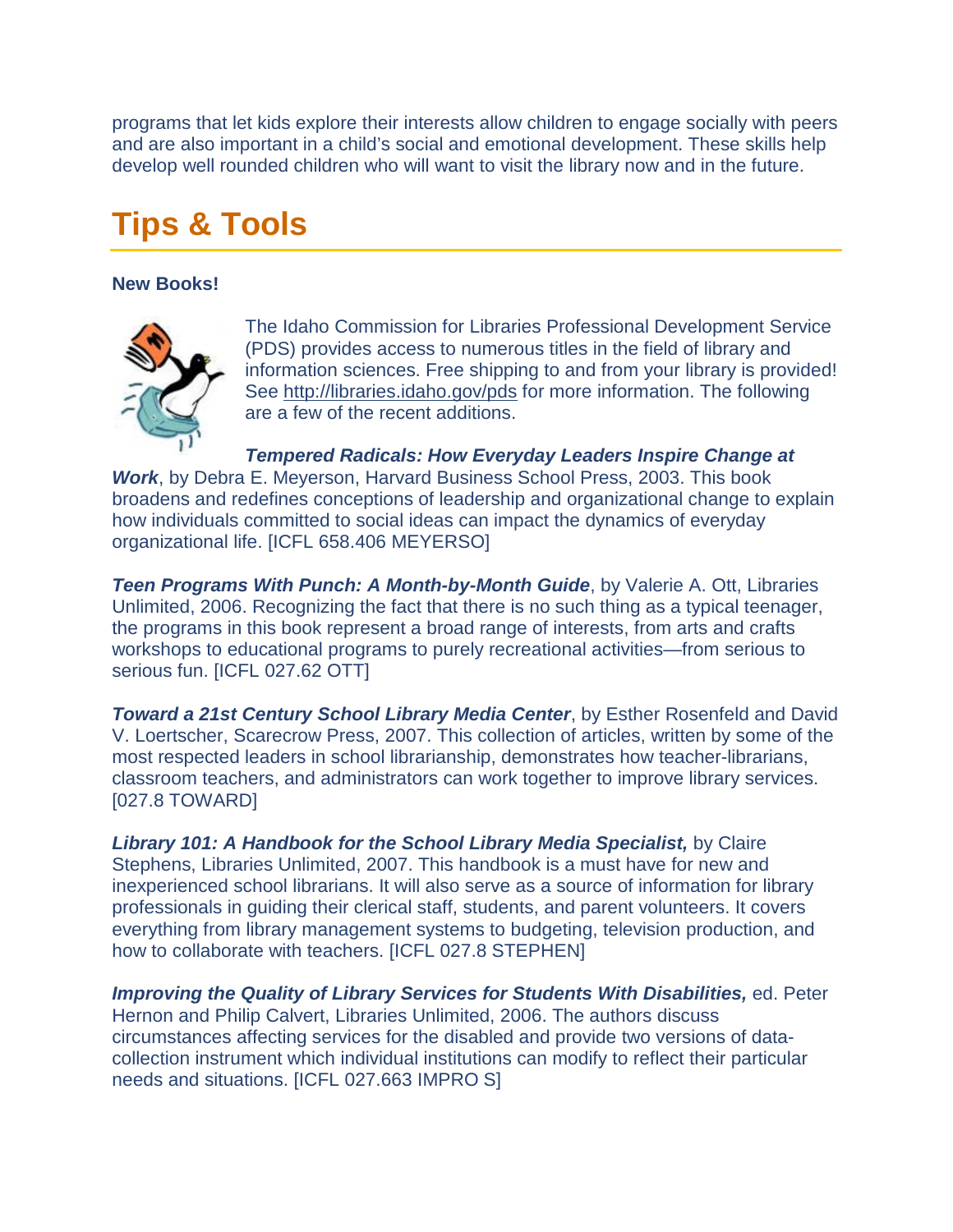### **Choices Booklists: Children's Choices**

This is a booklist with a twist: Children themselves evaluate the books, and provide reviews of their favorites. Since 1974, Children's Choices have been a trusted source of book recommendations used by teachers, librarians, parents—and children themselves. The project is cosponsored by the International Reading Association and the Children's Book Council.

Each year 100 books are chosen by 10,000 children between the ages of 5 and 13 from across the country. The result is a list of books that are guaranteed to be a hit! Check out the list at: [www.reading.org/resources/tools/choices\\_childrens.html](http://www.reading.org/resources/tools/choices_childrens.html)

### **Storytubes**

Children, parents, educators, librarians and anyone else who loves stories-StoryTubes is here! Kids across the country in Grades 1-6 are invited to talk about their favorite book on YouTube for a chance to win prizes. It's simple! Just make a 2-minuteor-shorter video about your favorite book and upload it to YouTube. Then, go to <http://storytubes.com/> with a parent, upload your video and send the link to your video to the National StoryTubes Contest.

StoryTubes videos can be entered beginning April 1. You choose a category for your video: Hair-Raising Tales, From or For the Heart, Of Heroes and Heroines, or Facts, Fads and Phenoms. Each week, the top ten videos in each category will be featured for voting. Voting mania will then begin and happen each week in May! At the end of each week, one lucky contestant will win \$500 in books. Their sponsoring organization (school, library or designated organization for home-schooled youth) will receive \$1,000 in books. Book prizes are sponsored by publishers Simon & Schuster, Scholastic, Eaglemont Press, DK Publishing, Charlesbridge Publishing and Shenanigan Books.

The StoryTubes national partner libraries are: Northeast: Middle Country Public Library of Centereach; NY; Southeast: The Public Library of Charlotte & Mecklenburg County/ImaginOn, Charlotte, NC; Midwest: Gail Borden Public Library, Elgin, IL; Northwest: King County Library System, Issaquah, WA; and Southwest: Pasadena Public Library, Pasadena, CA.

Get your story, camera (almost any digital camera will do) and let the streaming stories begin! For more information, visit [http://www.storytubes.info/.](http://www.storytubes.info/)

## <span id="page-14-0"></span>**News Beyond Idaho**

#### **Library tours target first graders**

The Grant R. Brimhall Library in Thousand Oaks, CA hosts 775 first grade students on library tours every year. Library staff work with 39 teachers in the school district and